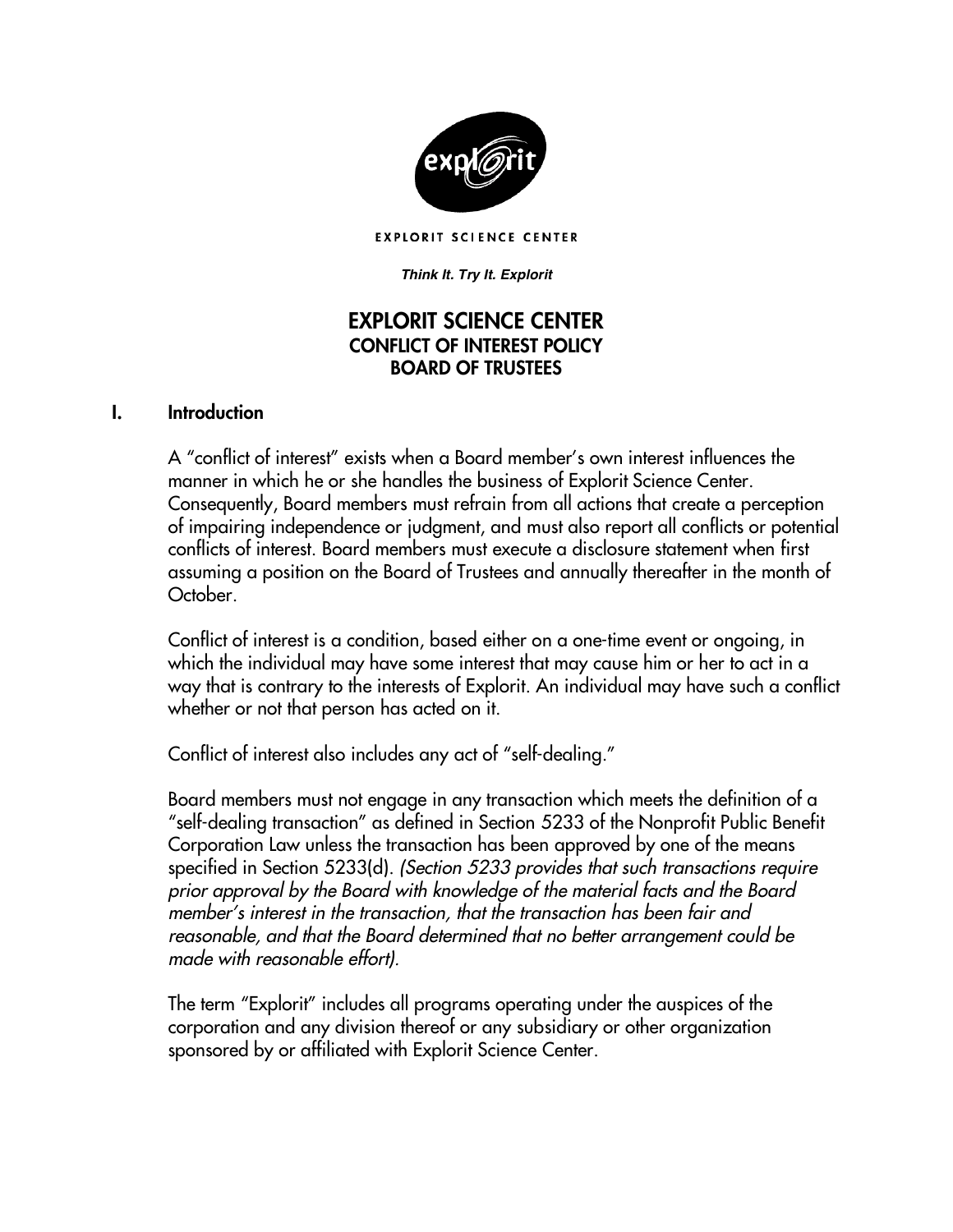## II. Policy

Board members are required to notify and discuss with the President of the Board and the Executive Director, any transaction of situation that might involve a conflict of interest or result in self-dealing. When a conflict appears, it shall be disclosed and reviewed in accordance with Section VII of this policy. Compliance with this policy is a condition of service on the Board of Trustees.

#### III. Persons Covered

This policy and the requirement to sign a disclosure statement are directed to all Board members, as they can influence and/or affect financial, confidential, or other activities of Explorit.

#### IV. Areas in Which Conflicts May Arise

Conflicts of interest may arise in situations where the relationships of Board members may affect financial, confidential, or other activities of Explorit, such as, but not limited to:

- A. Suppliers of goods and services
- B. Relationships with persons or entities with whom Explorit is dealing or plans to deal in connection with leases, purchases, sales, or gifts of real or personal property.
- C. Other nonprofit organizations or science education related facilities or organizations.
- D. Donors, or others, giving support to Explorit.
- E. Clients, or others, receiving services from Explorit.
- F. Banks or other lending or savings institutions.
- G. Insurance companies, investment companies, fund development companies, or financial planning institutions.
- H. Other entities that may affect the operations of Explorit.

#### V. Nature of Conflict of Interest

A material conflict of interest may be defined as an interest that may affect the judgment or conduct of the Board member, such as, but not limited to:

- A. Owning stock or other proprietary interest.
- B. Holding debt or debt securities.
- C. Holding office, serving on the Board of Trustees, participating in managing, or being otherwise employed or formally employed.
- D. Receiving remuneration for services with respect to Board member transactions.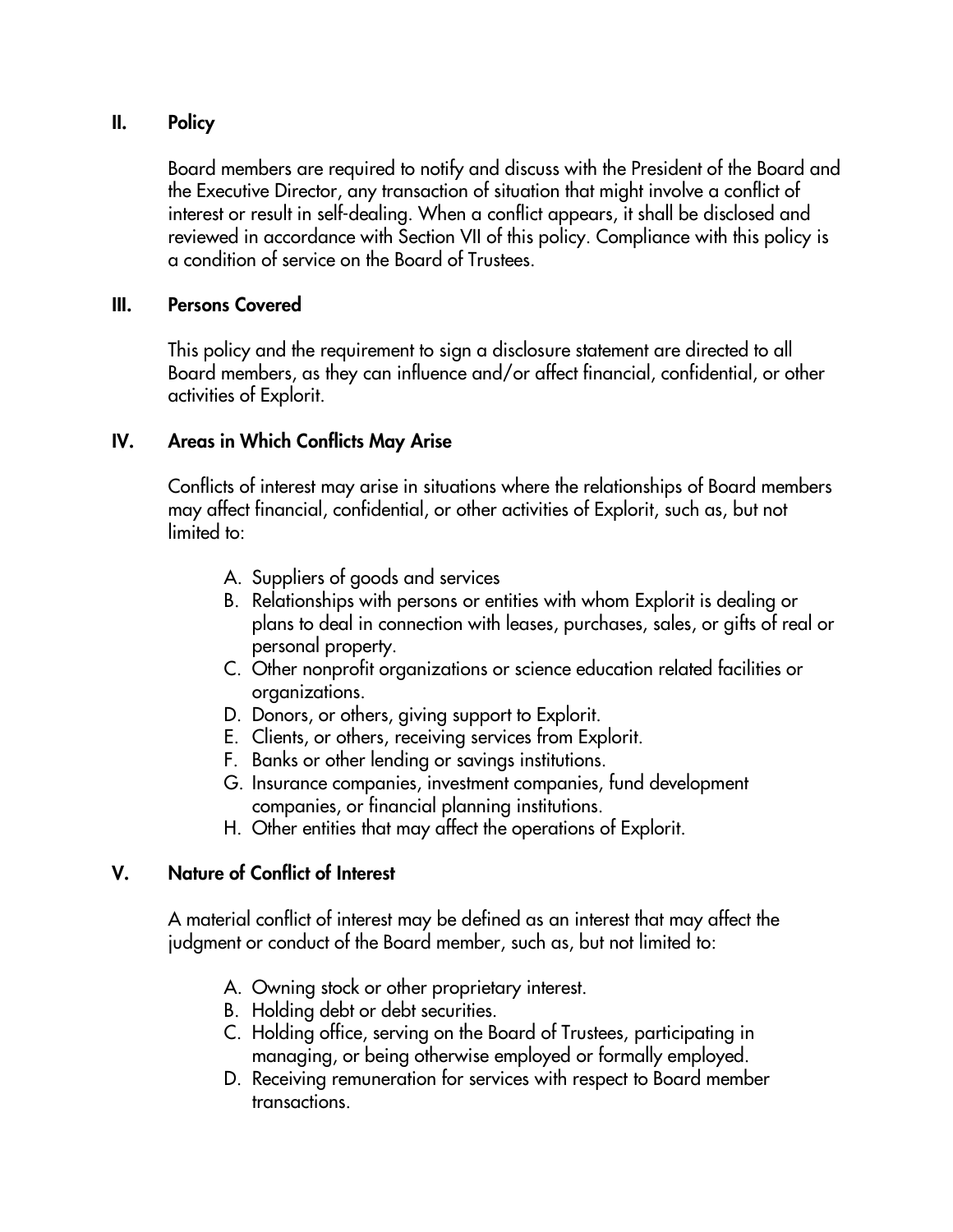- E. Receiving gifts or loans.
- F. Obtaining or holding an interest in real estate, securities, or other property that Explorit is considering, leasing, or selling.
- G. Disclosing or using information relating to Explorit business or operations for the personal profit or advantage of the individual.

## IV. Prohibited Conflicts of Interest

The following conflicts of interest are apparent and absolutely prohibited:

- A. Loans. Borrowing from any client, Board member or firm who has a relationship with Explorit as described in Section IV or V. However, Board members may borrow from banks, insurance companies, or other recognized financial institutions that also deal with Explorit if the transaction is on normal commercial terms and conditions.
- B. Gifts, Gratuities, and Entertainment. Seeking or accepting, directly or indirectly, gifts, favors, or entertainment that might also influence or appear to influence conduct in representing Explorit. Ordinary business meals and such other modest business entertainment will be deemed not to influence conduct. No gift of money shall ever be accepted.
- C. Information Obtained Through Association with Explorit. Using for personal benefit or outside the scope of association with Explorit any information that is not generally known about Explorit, including, but not limited to: records or other information regarding clients, donors, or users of services provided by Explorit, records or other information regarding employees, operational activities, future plans, investments, or financial data, conditions, or results.

#### VII. Interpretation of the Statement of Policy

The existence of one or more of the factors described in Section IV or V does not mean a conflict of interest necessarily exists. Also, if a conflict does exist, the conflict may not necessarily be material enough to be disqualifying. However, it is the policy of Explorit's Board of Trustees that the existence of any such interest be disclosed and that approval by Explorit's Executive Committee be required before any such transaction is consummated.

It shall be the continuing responsibility of the Board member to examine his or her activities and transactions for potential conflicts and to make appropriate disclosures. Every disclosure shall be made to the president of the Board and to the Executive Director. The President of the Board shall investigate the Disclosure and review his or her findings with the Executive Committee.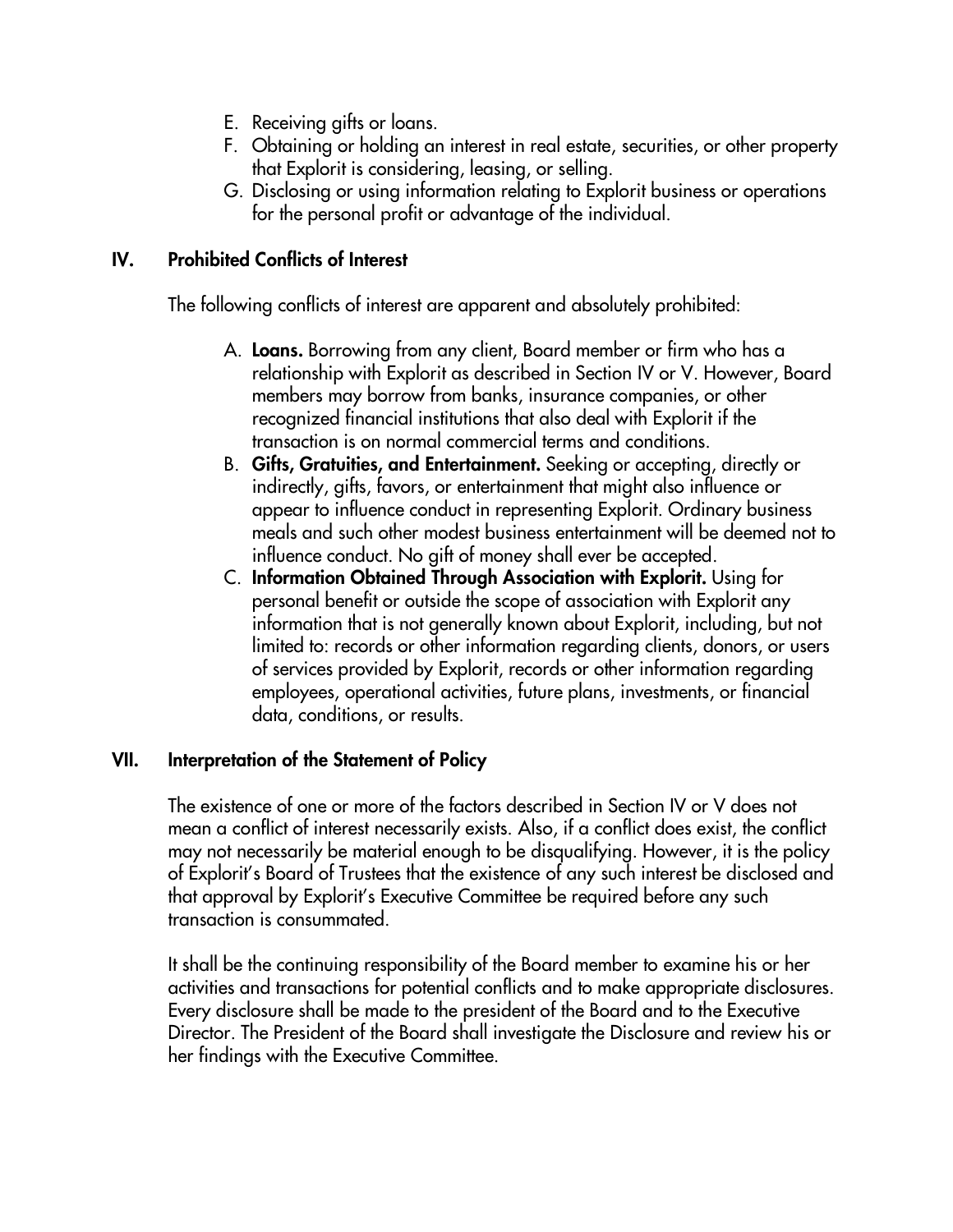The Executive Committee shall make the final decision in all matters of conflict of interest. The Board of Trustees shall be kept apprised of all conflicts and their resolution.